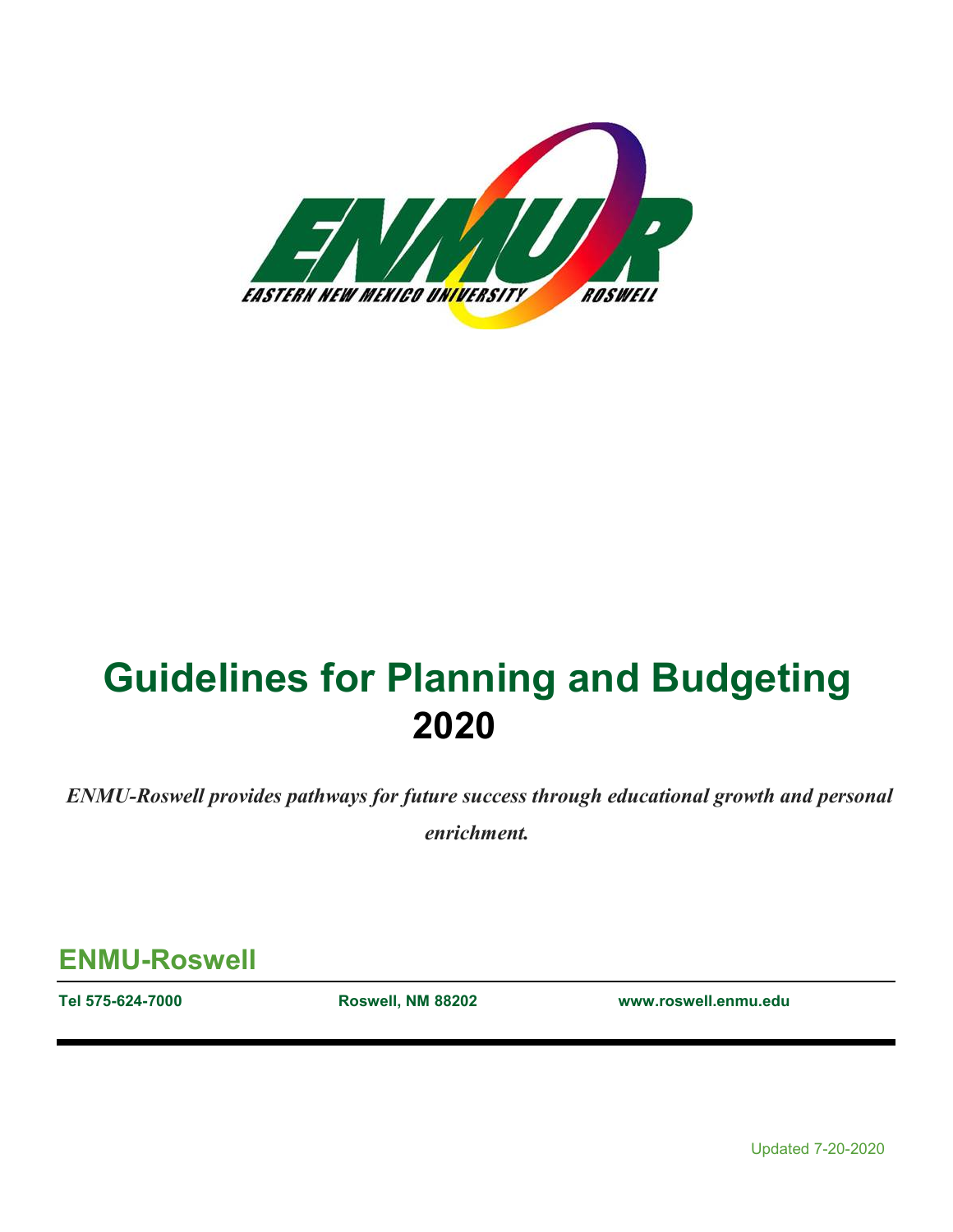# **Contents**

 $\overline{\phantom{a}}$ 

| Purpose and Introduction                | 3              |
|-----------------------------------------|----------------|
| Definitions $\_$                        | $\overline{4}$ |
| Quality Contingencies _____________     |                |
| Planning and Budgeting Process          | -9             |
| Timeline for Budget Process             | 18             |
| Appendix A - Quality Contingency Rubric | 19             |
| References                              | 20             |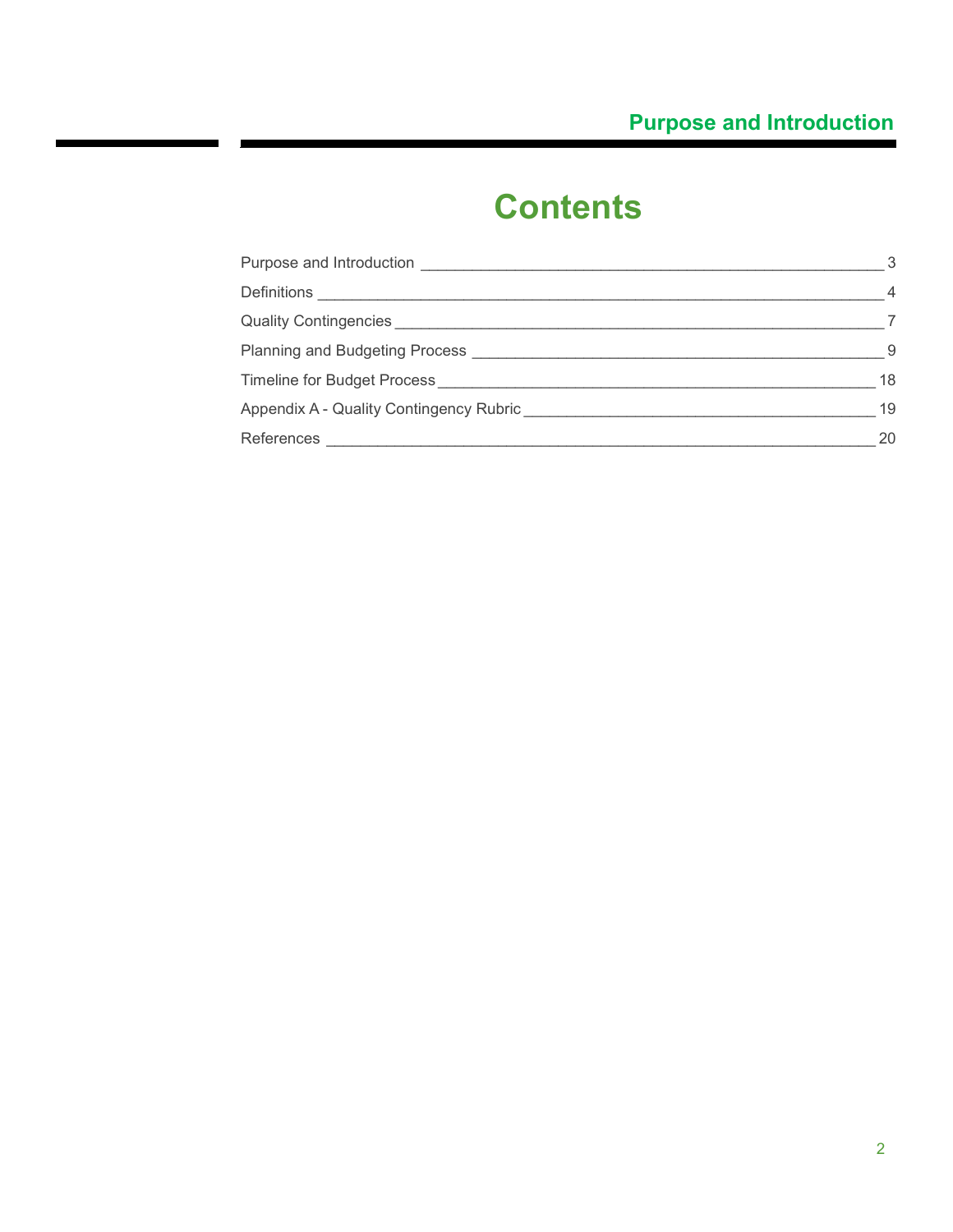### <span id="page-2-0"></span>**Purpose and Introduction**

#### **PURPOSE**

The purpose of this document is to outline the guidelines and overall process for planning and budgeting at ENMU-Roswell. This document contains the philosophy and instructions for budget directors in coordinating their budget requests with ENMU-Roswell's mission and strategic plan, as well as with other assessment including budget unit assessment and the assessment of student learning.

#### **INTRODUCTION**

ENMU-Roswell is committed to continuous improvement in pursuit of excellence. This cannot be accomplished without a robust planning and budgeting process.

Additionally, ENMU-Rowell recognizes the importance of linking processes for assessment of student learning, evaluation of operations, planning, and budgeting. Sound planning and budgeting cannot be accomplished apart from awareness of the resources needed to improve student learning and daily operations.

The guidelines described in the document are designed to assist Budget Directors in navigating the University's expectations for the planning and budgeting process. They are also intended to help Budget Directors make explicit the connections between various streams of assessment and budget requests.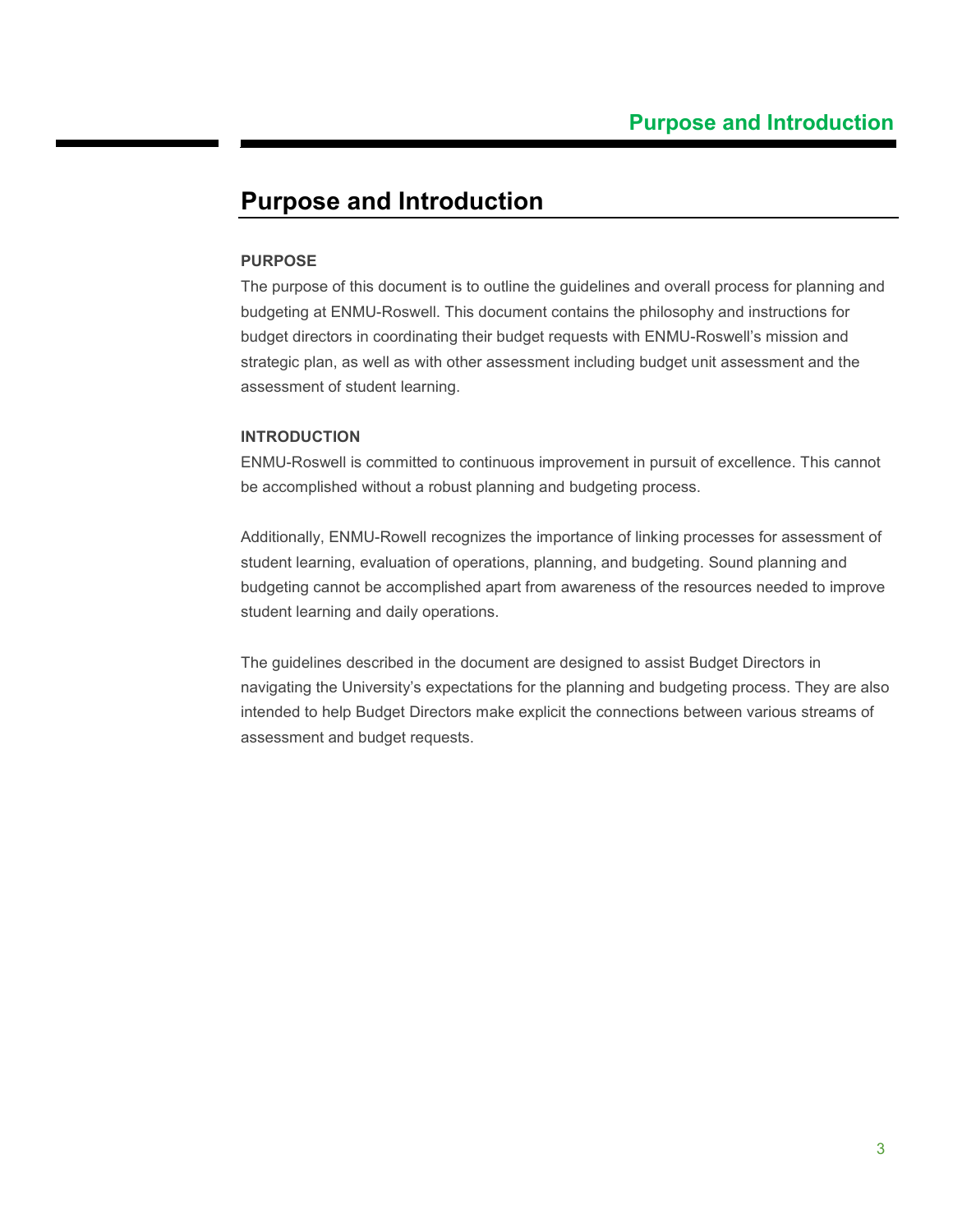### <span id="page-3-0"></span>**Definitions**

#### **Budget Committee**

The Budget Committee consists of members who will provide feedback and guidance on the budgeting process. Normally, this group will include the a Student Representative, VP of Business Affairs (Chair), VP of Student and Academic Affairs, Faculty Senate President, Professional Senate President, Support Senate President, and Executive Director for Institutional Effectiveness. Others may be added by the President as necessary.

The Budget Committee is responsible for:

- 1. The Budget Committee will meet with the Strategic Initiative Advancement Committee (SIAC) annually to ensure spending aligns with institutional strategic priorities.
- 2. Reviewing all revenue predication and Budget Requests.
- 3. Evaluating and ranking Quality Contingencies.
- 4. Developing a Budget Proposal that will be sent to the Community College Board and the ENMU Board of Regents for review and approval.

#### **Budget Unit**

To best facilitate administration and monitoring of financial needs, ENMU-Roswell uses a number of budget units (sometimes called budget orgs) to itemize budget requests and expenditures. A Budget Director may be responsible for more than one budget unit. A Budget Unit is most clearly identified by a five-digit character code (often called the "org number") with an accompanying title.

#### **Budget Director**

A Budget Director is the individual charged with the responsibility of overseeing the expenditures and Budget Requests for one or more organizations on campus.

#### **Budget Request**

The Budget Director is responsible for making a budget request to the Budget Committee. The Budget Director should provide specific data in explanation for the budget request and should make those requests on the basis of assessment of student learning and operational assessment. Budget proposals should clearly indicate how requests are

*Planning and assessment drive the budget; the budget does NOT drive what is planned or assessed.*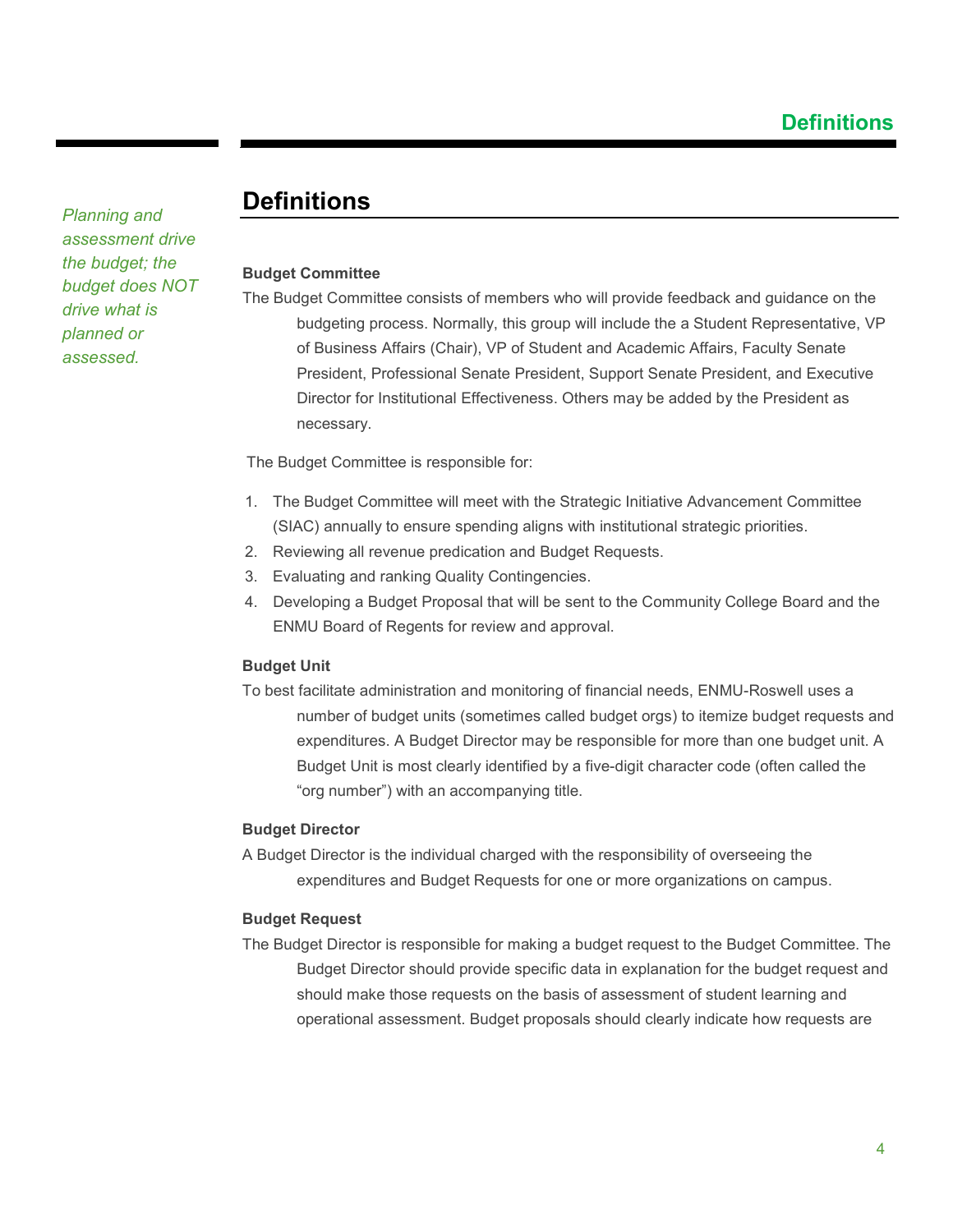linked to assessment processes. Budget proposals should also clearly link to ENMU-Roswell's mission and Strategic Plan.

#### **Assessment Plan**

- The Budget Director is responsible for reporting the results from the prior year targets and measures. The Budget Director then develops an assessment plan of 3-5 objectives, for the new budget with supporting targets and measures. Guidelines for developing these assessment plans will be made available on ENMU-Roswell's Assessment and Student Learning in the About Tab. Assessment Plans and reports shall be housed in Taskstream and results posted on campus website.
- Most budgets requests will have an accompanying Assessment Plan that demonstrates how requests are supporting program or service area planning outcomes/objectives. However, there are cases where multiple budget requests are developed to track expenses, but a common set of outcomes/objectives is appropriate. Contact the Office of Institutional Effectiveness with questions about combining assessment plans.

#### **Core Expenses**

- Budget Directors should seek to determine the actual baseline core expenses for quality ongoing operations. Within the budget request, these are the line items or budget amounts necessary for acceptable levels of quality.
- For example, certain software subscriptions are absolutely essential to continued operation of the campus and, therefore, must be considered Core Expenses. Continuing training necessary to retain certifications required for continued operation of the institution should be considered Core Expenses. Basic maintenance to keep facilities safe and presentable should be considered Core Expenses.
- The general rule of thumb for Core Expenses is that Core Expenses could not be eliminated from a given year's budget if a budget reduction were required.
- The fact that a particular service has been historically offered or that an amount has been previously budgeted is an insufficient basis for labeling something a Core Expense. Budget Directors must rigorously question the return on investment and actual necessity of budgeted items.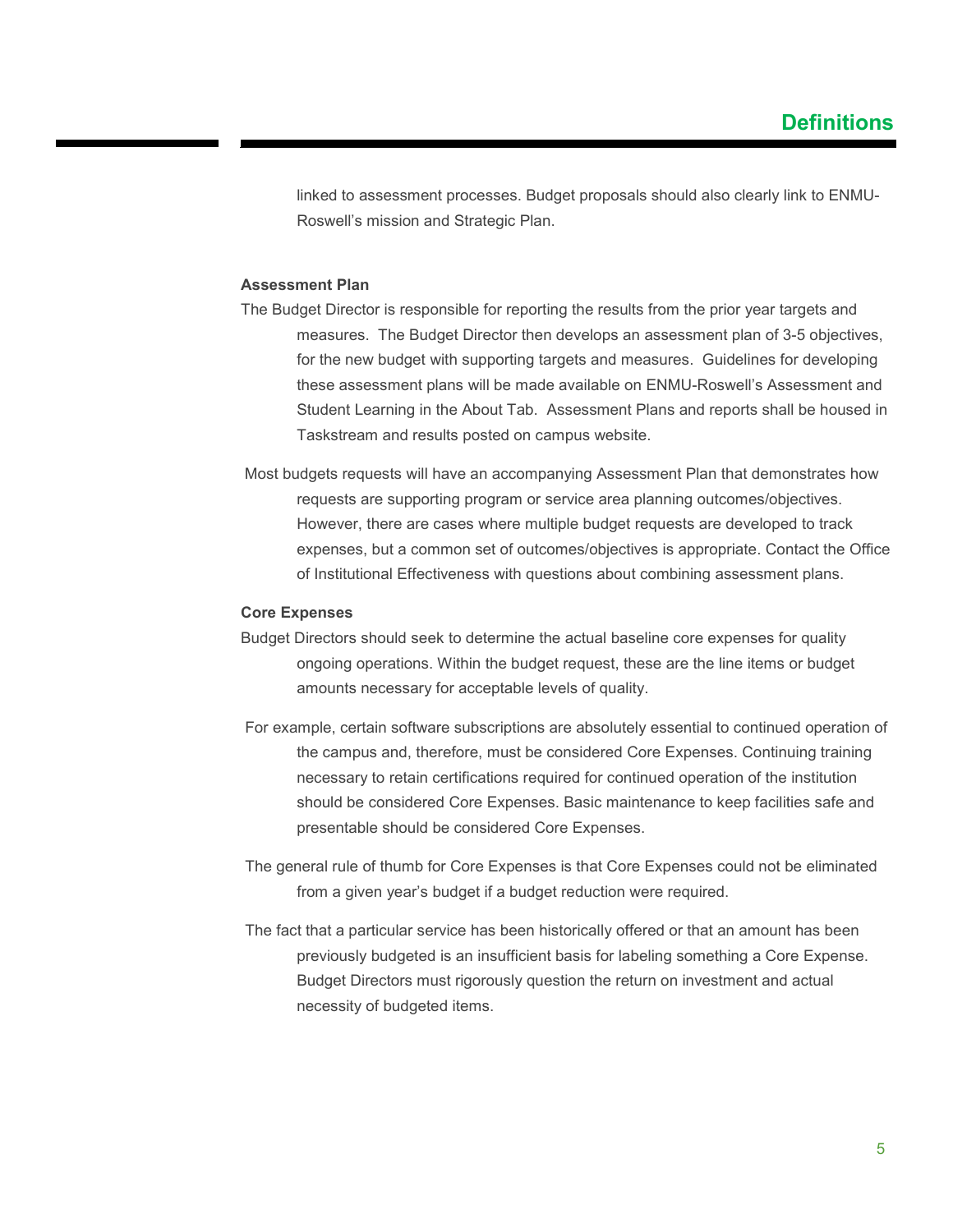In the Budget Request spreadsheet, the Budget Director should use the "Concise Explanation of Overall Use of Account" field to indicate both (1) the general purpose of the requested funds and (2) the amount of the funds that are considered to be Core Expenses. Listing this information in this column does not indicate that only the Core Expenses will be funded; it is intended to ensure budgets are appropriately allocated and help prioritize Quality Contingencies.

For example:

- "\$1,200 for recertification training and examination for required employee qualifications."
- "\$2,000 for maintenance fee for regulatory compliance software."

"\$10,000 for travel expenses for admissions recruiters." "\$50,245 for research database subscriptions, acquisition of necessary volumes, and cost of required user interface."

The Budget Director is responsible for explaining why certain expenses are truly Core Expenses.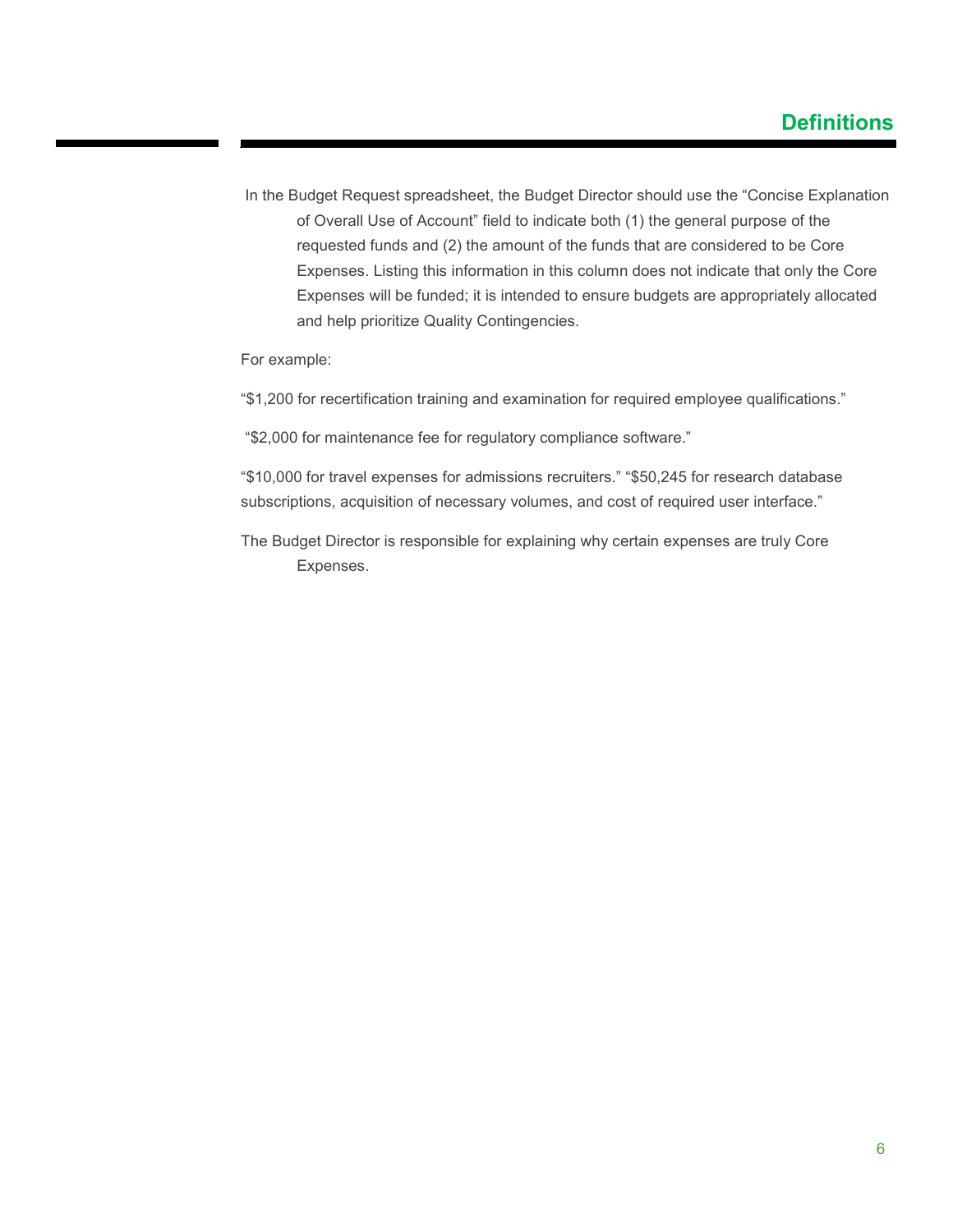### <span id="page-6-0"></span>**Quality Contingencies**

#### **Quality Contingencies**

- Quality Contingencies are those portions of a Budget Request that allow for enhancements or improvements over Core Expenses. Simply because an item or amount is designated a Quality Contingency does not mean it is unimportant or that it will not be funded.
- As a general rule of thumb, a Quality Contingency is a dollar amount or line item in a Budget Request that could be eliminated without threatening the necessary daily operations of the institution in the short term.

Some examples of Quality Contingencies include:

- 1. Sending additional people to a professional conference to improve their level of knowledge.
- 2. Replacement of functional, but outdated office equipment.
- 3. Purchasing additional software or services that advance the quality of the institution's services.
- 4. Maintenance or renovation that improve aesthetics of a space.
- In the Budget Request spreadsheet, the Budget Director should provide "Detailed Explanation of Specific Request of Change" field for each account to present a prioritized, enumerated list of the estimated dollar amount and purpose for requests above Core Expenses in the Budget Request.

#### For example:

"\$1,500 for the director's registration and travel to a professional development conference."

"\$300 for replacement of worn office chairs."

- "\$12,000 for a new test machine that will offer students the ability to learn about material properties through experimentation."
- "\$5,000 for a new software program that facilitates student recruitment. See associated tab for business case."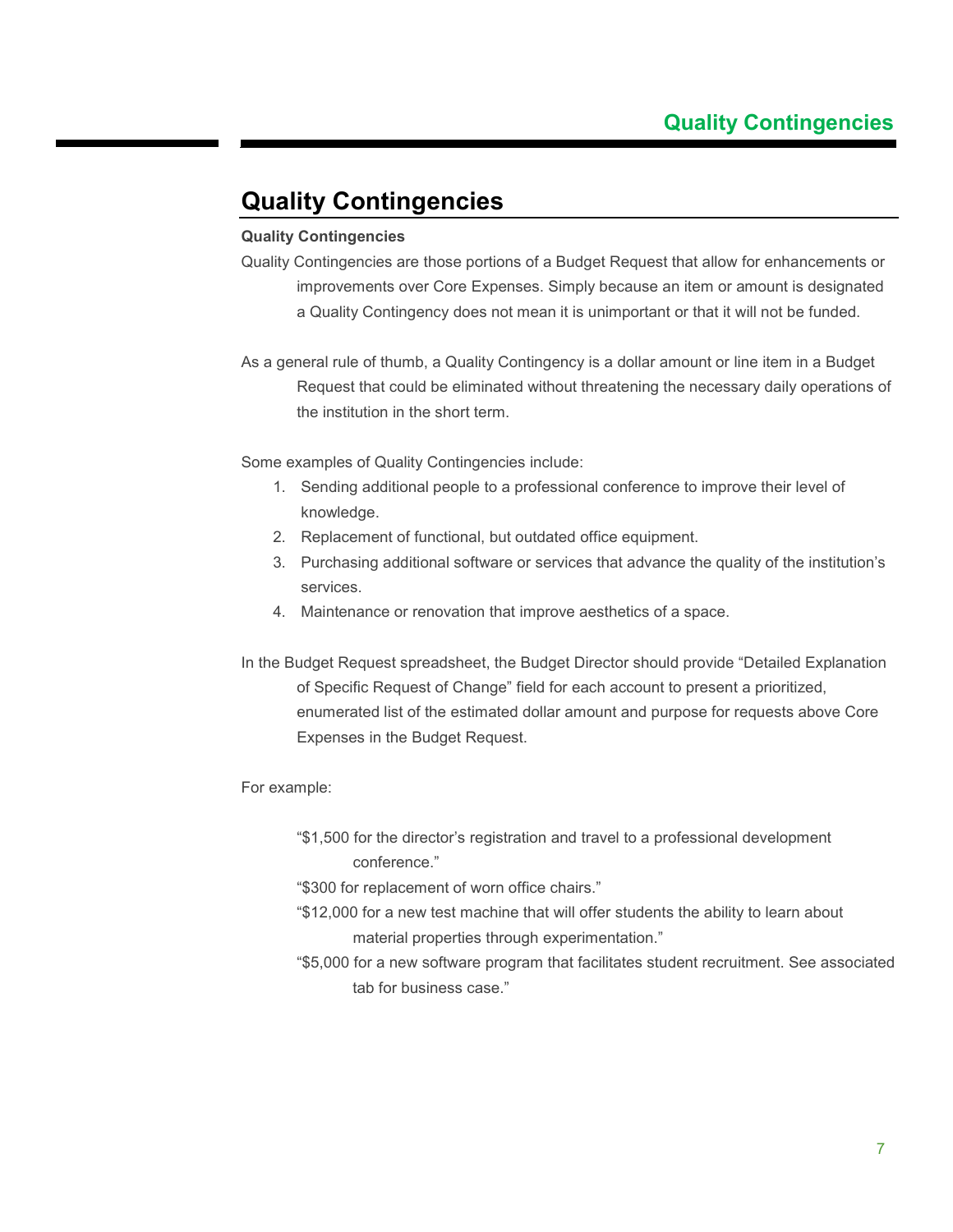### **Quality Contingencies**

- Increases to the Core Expenses in the previous year's budget above expected inflationary increases should be considered Quality Contingencies unless they are driven by regulatory requirements or correction of recognized deficiencies in basic services.
- The critical difference between a Core Expense and Quality Contingency is between "essential" and "important."
- Supporting arguments and data for Quality Contingencies should be included in separate tabs of the Budget Request worksheet as necessary.
- The purpose of identifying Core Expenses and Quality Contingencies is to enable the Budget Committee to make the best possible Budget Proposal to the Board of Regents that funds departments equitably and pursues overall institutional quality by the most efficient means possible.
- The Budget Director is responsible for making a business case for all dollar amounts requested above Core Expenses.

.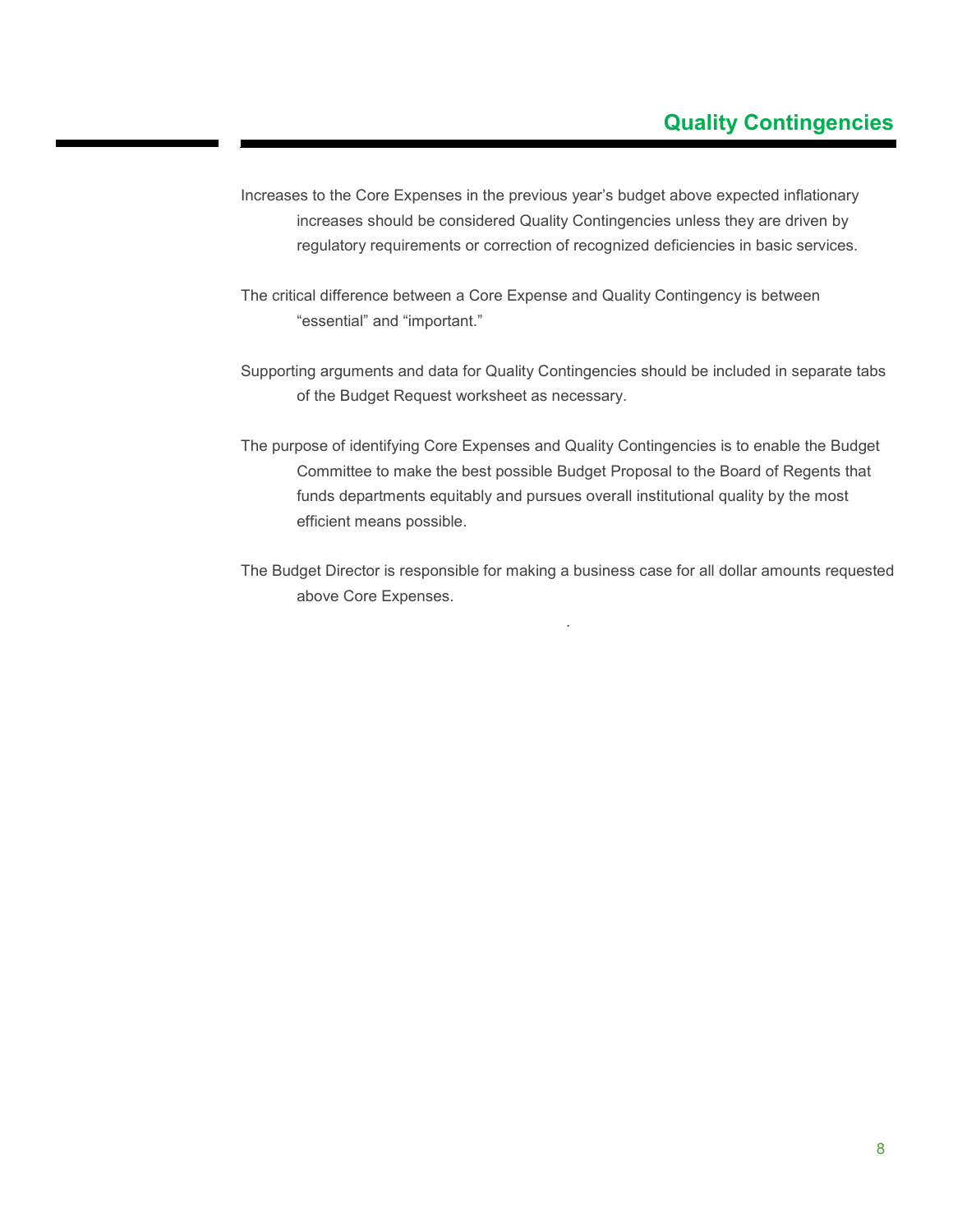### <span id="page-8-0"></span>**Planning and Budgeting Process**

#### **Step 1 - Mission and Strategic Planning**

The Planning and Budgeting Process must begin with ENMU-Roswell's Mission, Core Values, and Strategic Plan in view. Every dollar ENMU-Roswell budgets should support the Mission of the institution. Budgets should also clearly reflect the strategic priorities of the institution.

As part of the annual budgeting process, department heads solicit input from faculty as to their academic needs. These needs are maintained on a list by the academic Assistant Vice Presidents (AVP) that is forwarded to the Vice President of Student and Academic Affairs (VPSAA) for review and approval.

As part of the budgeting process, this list is used to allocate resources to academic needs that are in alignment with institutional priorities and that will improve student learning outcomes.

These needs may be funded by institutional general funds, grant funds, requests to the ENMU-Roswell foundation, and/or state legislative requests.

ENMU-Roswell coordinates its funding to align with the campus' mission, strategic plan, and institutional priorities. Assessment data is collected to help facilitate requests for fundings.

Each fall the Tuition and Fees Committee will review the tuition and fee rates to determine if amount needs adjustment and make recommendations to the Vice President of Business Affairs.

By December, the CFO should inform Budget Directors of the approximate parameters of the upcoming Budgeting Process.

The Budget Directors should begin the budgeting process by considering how the particular budget unit supports the mission of the institution and can be leveraged to advance the strategic priorities.

This consideration may take place through individual reflection, but may also include a planning meeting of the personnel in the department. Often the best ideas for improvement and institutional advancement come from individuals closest to the daily operations of an organization.

The development of organizational priorities should include assessment data from previous years (both student learning and assessment of organizational performance), external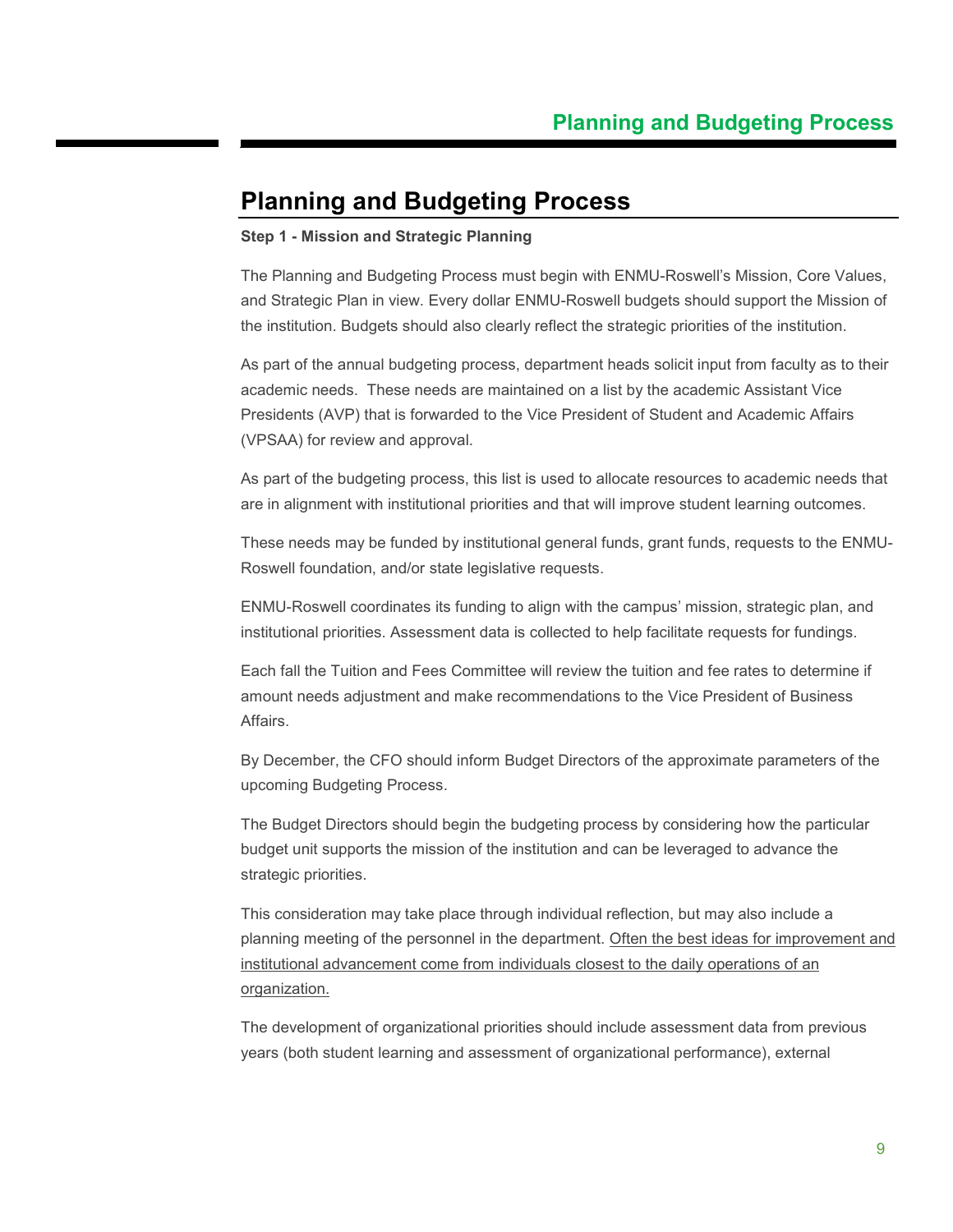benchmarking of similar organizations, and consideration of the needs of the internal and external constituencies of the university.

The outcome of this step should be a list of Budget Unit objectives that will be included in Taskstream as part of the Administrative Unit Assessment process and a link between at least one of those objectives and strategic initiatives.

The outcome of this step may also be a 3-5 year plan for improvement of the operations of the Budget Unit. This plan should provide a timeline of significant steps with responsible individuals identified and an estimate of the funds necessary to accomplish those steps.

#### **Step 2 – Development of Budget Request**

Having developed a set of objectives for the budget year in question, the Budget Director should then develop a Budget Request for the upcoming year.

Normally, the formal requests for the personnel portions of the budget are managed through other processes. However, existing amounts of student work and additional personnel should be justified during Planning and Budgeting Hearings.

The Budget Director should develop a Budget Request that reflects the objectives and plans developed in the previous step.

A key portion of this step is the careful and thoughtful identification of Core Expenses and Quality Contingencies. This element of the process is critical to proper stewardship of the resources provided. Forthright classification of requested budget amounts will help the Budget Committee make the best possible decisions for the entire University community in light of economic realities and the strategic vision of ENMU-Roswell.

The Budget Director must:

1. Identify proposed dollar amounts that are Core Expenses and briefly document the dollar amount and purpose of the expense in the "Concise Explanation of Overall Use of Account" field of the Budget Request spreadsheet.

2. Identify proposed dollar amounts that are Quality Contingencies, rank them by their priority for the budget unit, and provide a brief explanation of the business purpose of the expense in the "Detailed Explanation of Specific Request for Change" field of the Budget Request spreadsheet. Items tied to strategic initiatives should be identified as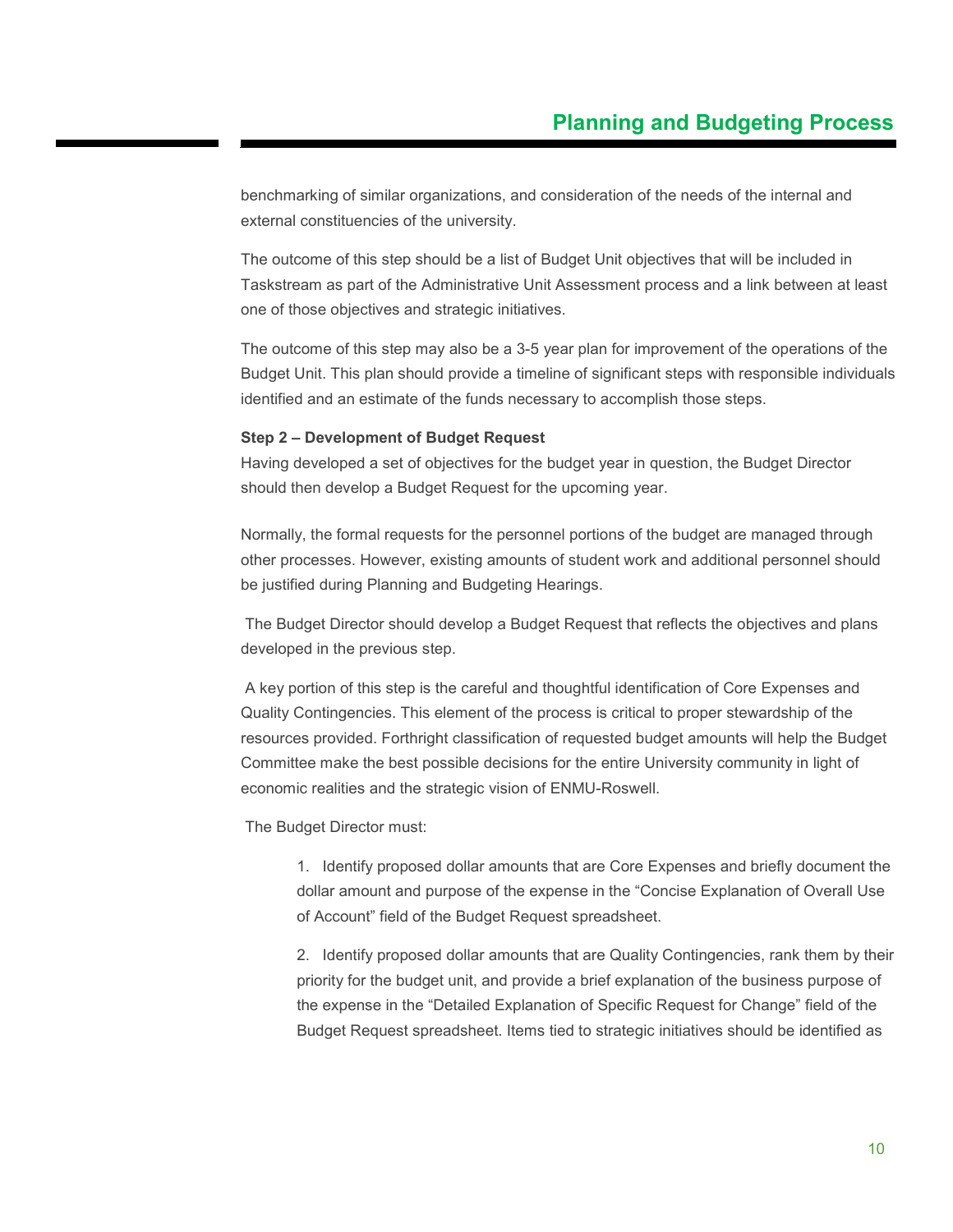such in this column. (E.g., ENMU-Roswell strategic initiative #1) Items tied to an Service Area assessment plan should be identified as such in this column. (E.g., Objective #3)

3. If necessary, make a detailed business case for Quality Contingencies that explains the amount requested, the rationale for the request, and the relationship to Strategic Initiatives and assessment plan objectives, and the return on the investment. See the instructions below for guidelines for making a detailed business case.

#### **Making a Detailed Business Case**

Every expense at ENMU-Roswell needs to have an impact toward achieving the Mission and Strategic Plan of the institution. In light of that, Budget Directors are responsible for making a business case for Quality Contingencies.

A detailed business case is not required for all Quality Contingencies. For example, a \$50 request for a new tool requires a simple statement, not a lengthy explanation. Or, a larger request for continuation of a service or subscription that provides significant value to the University community needs little explanation.

The process of making a business case serves two purposes:

1. It provides justification to the Budget Committee for budget requests and aids them in prioritizing the distribution of funds.

2. It drives Budget Directors to carefully evaluate their budgets to determine what expenses truly add value to the institution and possibly eliminate unnecessary or inefficient expenses.

As a general rule of thumb, three factors should help determine whether the Budget Director makes a detailed business case for a Quality Contingency:

1. The size of the request: Requests with high dollar amounts are more likely to need an explanation for their possible return on investment than smaller requests.

2. The newness of the request: Services or items the institution has used for a significant time are unlikely to need a detailed business case made. At the same time, Budget Directors should be prepared to explain what the benefits of long-term budget requests are for the quality of the institution.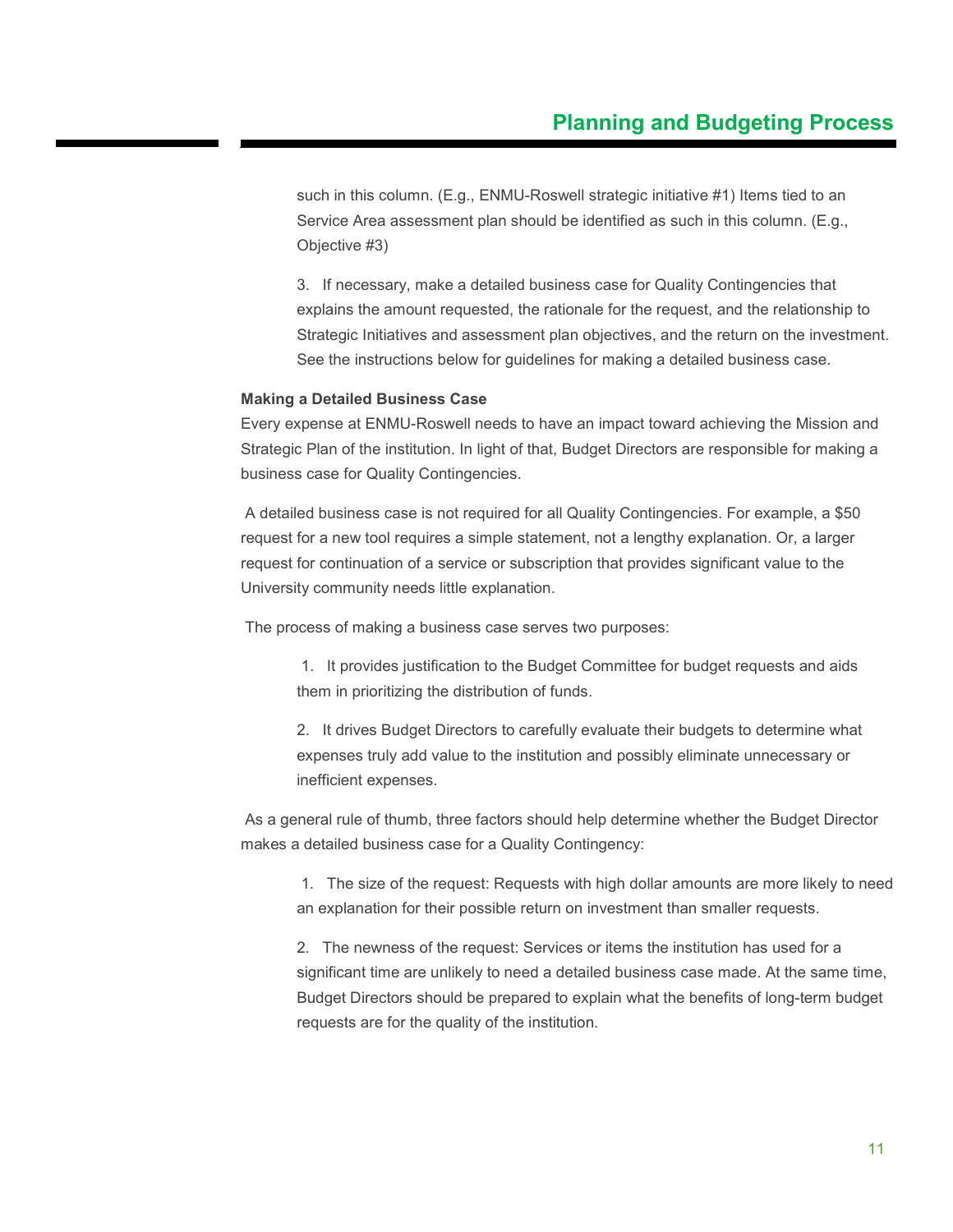3. The obvious benefits of the request: Some requests have obvious justification. For example, replacing office furniture, building maintenance, or services that improve enrollment and retention all have a clear rationale.

There is no absolute threshold for when a Budget Director will be asked for a detailed business case by the Budget Committee. The Budget Director must use his or her best judgment, as well as the advice of his or her supervisor to provide justification when necessary.

NOTE: Ranking of Quality Contingencies for the budget unit should be for the entire spreadsheet, not for just one particular account. For example, an account number may have priorities 1, 5, and 9, while another has priority item 2.

Quality Contingency requests that make a clear, reasonable, and careful justification are more likely to be viewed favorably by the Budget Committee.

A detailed business case for a Quality Contingency should address these topics:

1. The estimated cost and how that cost was determined.

2. The purpose of the expense. Particularly, how this expense advances the Mission and Strategic Initiatives of the institution as well as the objectives of the budget unit.

3. The assessment data or market research that supports the need.

4. The potential return on investment. This may be quantitative, as with anticipated revenue or decreased expense elsewhere. It may also be qualitative, as with improved student or employee experience. Note the size of and degree that populations will benefit.

5. Whether this is a one-time or recurring expense and the estimated duration.

6. If applicable, an explanation of offsetting budget reductions that help fund this proposal.

7. If necessary, the process by which the organization will evaluate whether the return on investment has been achieved. (This should result in an objective, measure, and target in Taskstream.)

8. Other options that were considered that could serve the same function and why this option is preferable.

9. Month that the expense is first expected to occur within the budget year or when the order must be placed to ensure timely arrival.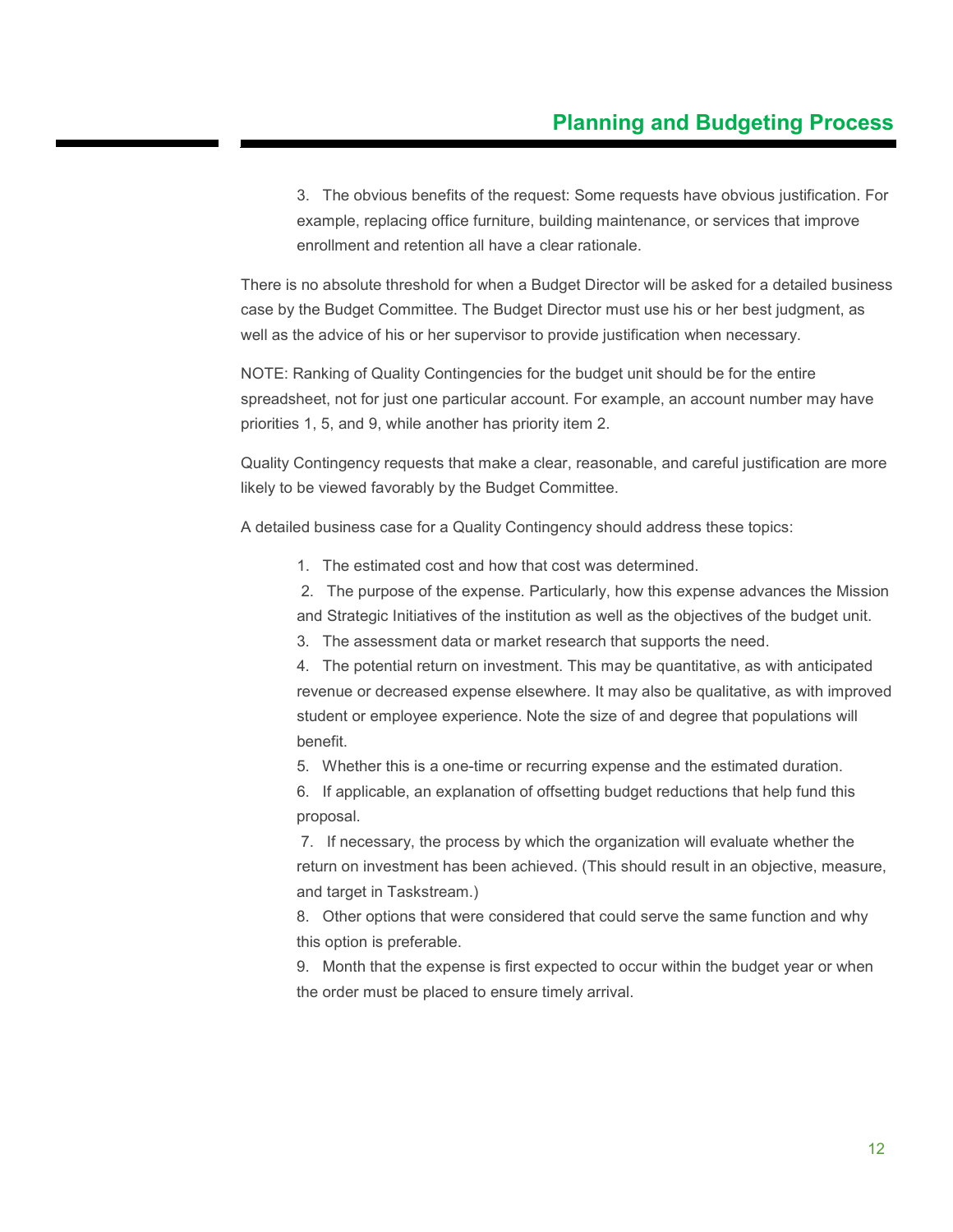#### **Step 3 – Preliminary Review Process**

Once developed, the Budget Director should present the Budget Request to his or her supervisor. The assumptions of any analysis and basis for cuts and increases should be clear to the supervisor. This process is intended to ensure requests are reasonable in light of reasonable predictions.

This review process should be conducted up the chain of command until the Budget Requests have been presented to the member of the Administrative Leadership Team (Assistant Vice Presidents) who ultimately oversees the Budget Unit. These meetings may be conducted in the format and groupings that best fits the need of the units under consideration.

This preliminary review process should not be a simple pass through. It should be an intrusive process during which the values of proposed expenses are appropriately considered, efficiencies are pursued, and arguments are prepared for the Budget Committee. A rigorous preliminary review process is essential to ensure a smooth Planning and Budget Hearing process.

A secondary purpose of this preliminary review process is for the Budget Director to present that current status of the current budget year's assessment activities and discuss plans for the remainder of the fiscal year.

The Budget Director must:

- 1. Present his or her Budget Request and assessment plan as requested.
- 2. Provide evidence and update argumentation as requested.
- 3. Present current year assessment updates using data documented in Taskstream.

#### Supervisors must:

1. Make efforts to ensure Budget Requests are reasonable and support the needs of the Mission and Strategic Plan.

- 2. Challenge assumptions in Budget Requests.
- 3. Consider factors such as scalability and efficiency in the Budget Requests.

4. Assist the Budget Director in prioritizing and defending specific items within the Budget Request.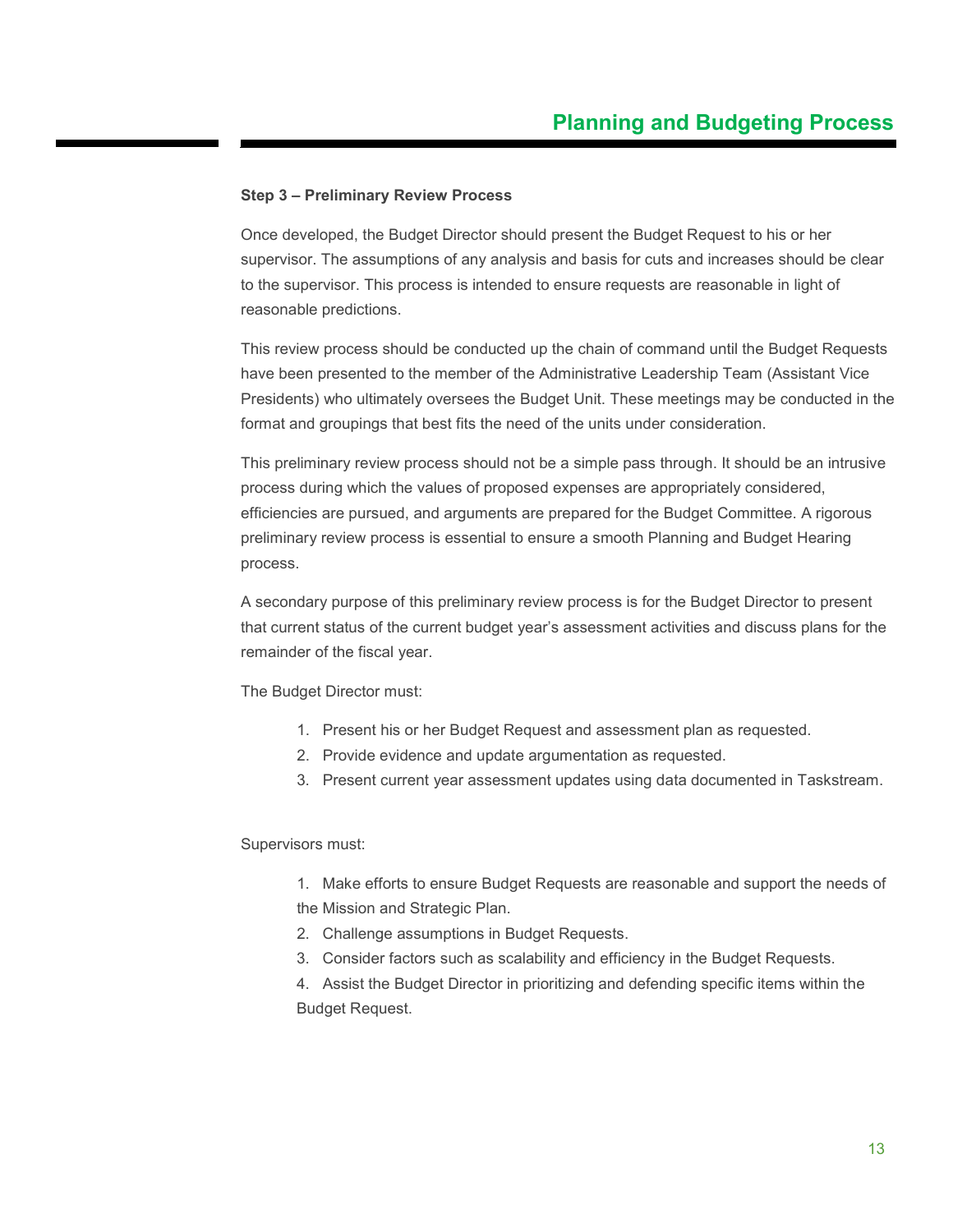5. Ensure assessment plans are up to date and consistent with the University's standards.

Members of the Administrative Leadership Team (Assistant Vice Presidents) must:

1. Ensure they understand and can reasonably defend the items in each unit's Budget Request if the Budget Director is not available.

2. Ensure the Budget Requests are reasonable and support the needs of the Mission and Strategic Plan.

- 3. Challenge assumptions in Budget Requests.
- 4. Consider factors such as scalability and efficiency in the Budget Requests.

5. Assist the Budget Directors and Supervisors in prioritizing and defending specific items within the Budget Request.

6. Develop a preliminary understanding of the overall priority of items across the Budget Requests in his or her area of responsibility.

#### **Step 4 – Planning and Budget Hearings**

Planning and Budget Hearings are formal meetings where Budget Requests are presented to the Budget Committee, which evaluates proposals and rates proposed Quality Contingencies to help determine priority of funding.

Prior to the Planning and Budget Hearing, the individual presenting a Budget Request to the Budget Committee is responsible to fill in a Quality Contingency tab in the Budget Request spreadsheet based on the priorities in his or her budget.

During a Planning and Budget Hearing, a Budget Director or representative is responsible for:

1. Presenting the status of the current year's Administrative Unit objectives using the data in Taskstream.

2. Presenting the Budget Request to the Budget Committee, which will include explaining and defending the proposal.

3. Presenting the unit's assessment plan to the Budget Committee.

During a Planning and Budget Hearing, the Budget Committee members are responsible to:

1. Ensure Budget Requests are reasonable and support the needs of the Mission and Strategic Plan.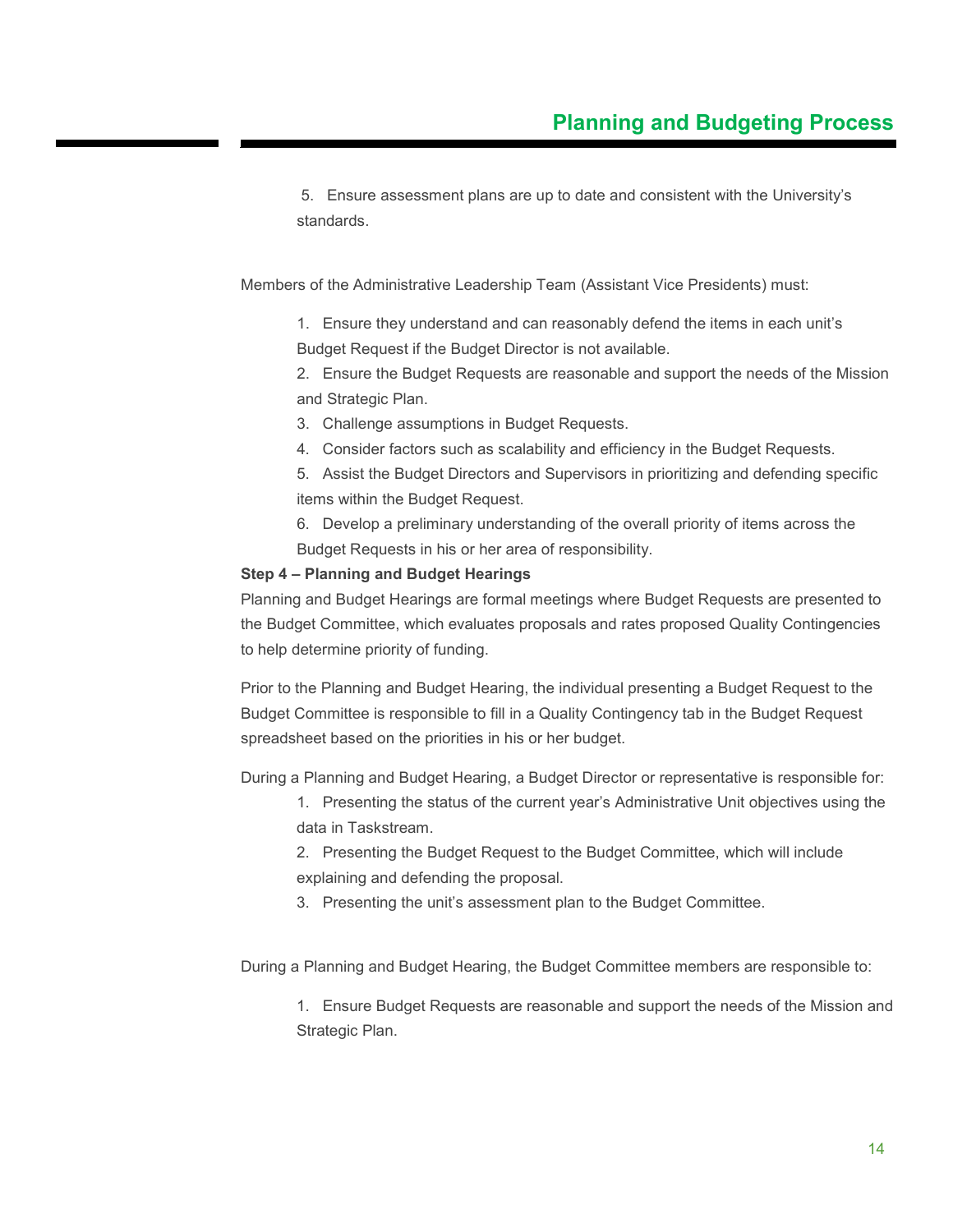- 2. Challenge assumptions in Budget Requests.
- 3. Consider factors such as scalability and efficiency in the Budget Requests.
- 4. Numerically rate the Quality Contingency items.

5. Terminate the Planning and Budget Hearing if it becomes clear that a Budget Request is not ready for review and provide guidance for corrective action.

Once the presentation of the Budget Request has been made, the Budget Committee will conduct a closeddoor session and rate the Quality Contingency items. The rubric in Appendix A should inform the final rating of the items.

The Budget Committee may re-designate Core Expenses as Quality Contingencies and vice versa as deemed necessary.

#### **Step 5 – Budget Proposal Development**

Once the Planning and Budget Hearings have occurred, the Budget Committee will develop a Budget Proposal that will be sent to the Boards.

In accordance with Strategic Planning, SIAC will develop and publish a list of annual priorities to help guide budget proposal.

The Budget Proposal will take into account the Mission, Strategic Initiatives, and the proposed Annual Objectives developed from the Budget Unit objectives. It will also consider the economic and marketplace realities at the time, as well as reasonable projections for revenue in the future.

The Budget Committee will seek to develop a Budget Proposal that is reasonable, that funds all of the Core Expenses, and that attempts to fund as many Quality Contingencies as possible with due consideration to their priority rating. After seeking further input from Budget Directors, unfunded Quality Contingency items from the previous year may also be considered for funding in the Budget Proposal.

The Budget Proposal will be submitted to the Boards for review and approval, typically in the April meeting.

#### **Step 6 – Board of Regents Review and Approval**

The Boards will review, modify, and approve a Budget according to their normal processes.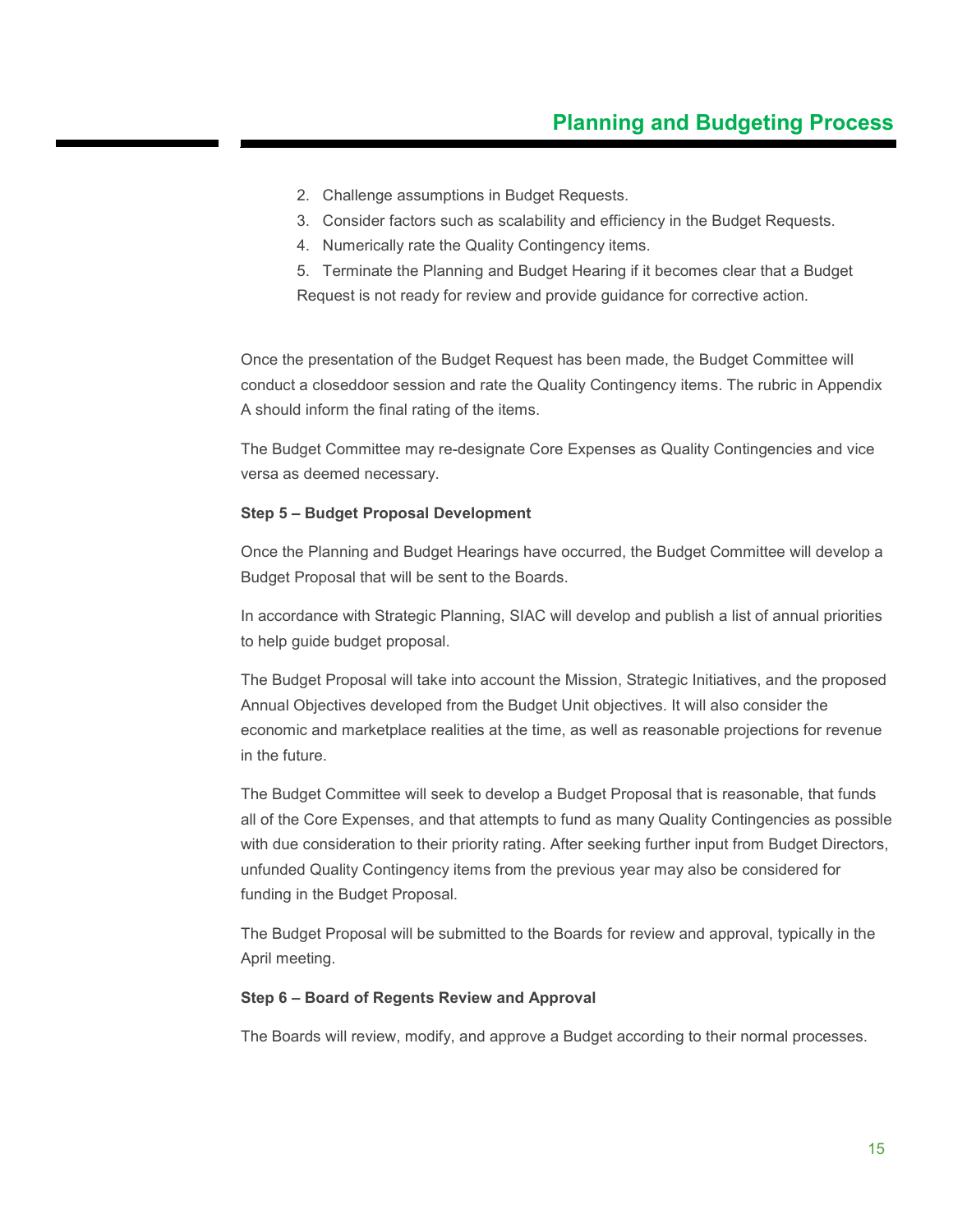#### **Step 7 – Budget Implementation**

Once a Budget is approved, Budget Directors will be notified of the actual approved budget as soon as practical. Budget Directors may then ask for clarification as necessary. To be clear, approval of a Budget at this point does not guarantee funding at a particular level, as net revenue projections may change.

#### **July 1 – New Fiscal Year**

The new Fiscal Year will begin on July 1. At that point, the funds designated for the Core Expenses in the Budget will be made available.

#### **Fall Contingency Planning**

When a clearer picture of enrollment is established for the Fall semester, typically in September, the Budget Committee will review funding allocations. This review will be based on several factors:

- 1. Anticipated net revenue.
- 2. Date of required funding for a Quality Contingency item.
- 3. Priority rating of the Quality Contingency item.
- 4. The desire to fund as many Quality Contingency items as possible.
- 5. The desire to fund Quality Contingency items that were not funded in the previous year's budget.
- 6. Connection to a Campus Strategic Initiative.

Because of the connection between these factors, it is possible for items with a lower priority rating to be funded, or defunded, in view of other concerns.

The Assistant Vice Presidents with feedback from area directors who oversee a given Budget Unit are responsible to identify prior year Quality Contingency items that may warrant funding.

#### **Spring Contingency Funding**

When reasonable projections are possible for the Spring semester enrollment, typically in February, the Budget Committee will review funding allocations. This review will be based on several factors:

- 1. Anticipated revenue in relation to projections.
- 2. Date of required funding for a Quality Contingency item.
- 3. Priority rating of the Quality Contingency item.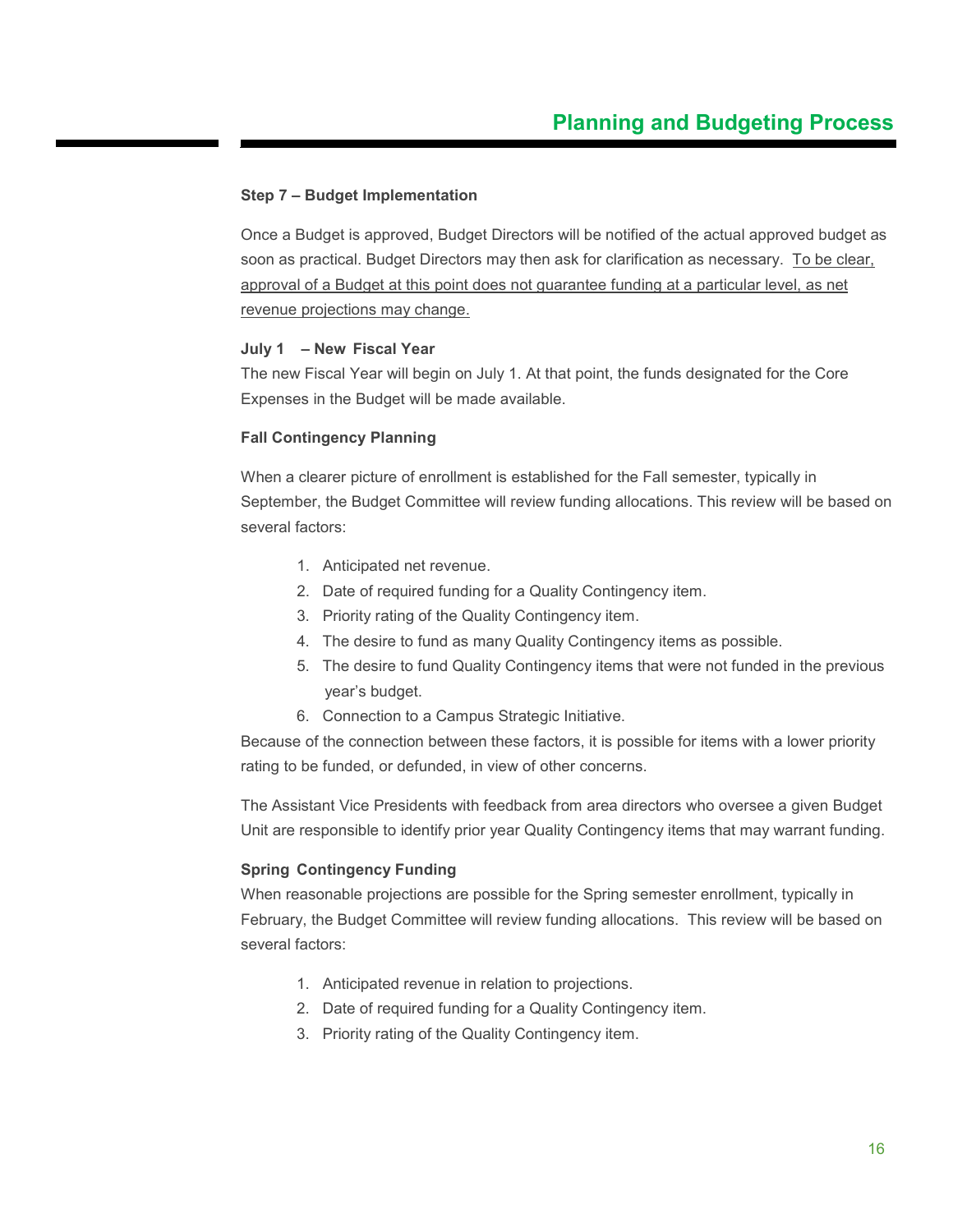4. The desire to fund as many Quality Contingency items as possible.

5. The desire to fund Quality Contingency items that were not funded in the previous year's budget.

6. Connection to a Campus Strategic Initiative.

Because of the tension between these factors, it is possible for items with a lower priority rating to be funded, or defunded, in view of other concerns.

Budget Directors should be informed of Quality Contingency items unlikely to be funded in the current budget year so they can consider them during the ongoing Budget Request process.

#### **Additional Contingency Funding**

Based on revenue results, there may be additional opportunities to fund Quality Contingency items. If revenue exceeds original projections, some Quality Contingency items from a future budget year may also be funded.

These decisions will be made the Administrative Leadership Team (Assistant Vice Presidents) on an ad hoc basis.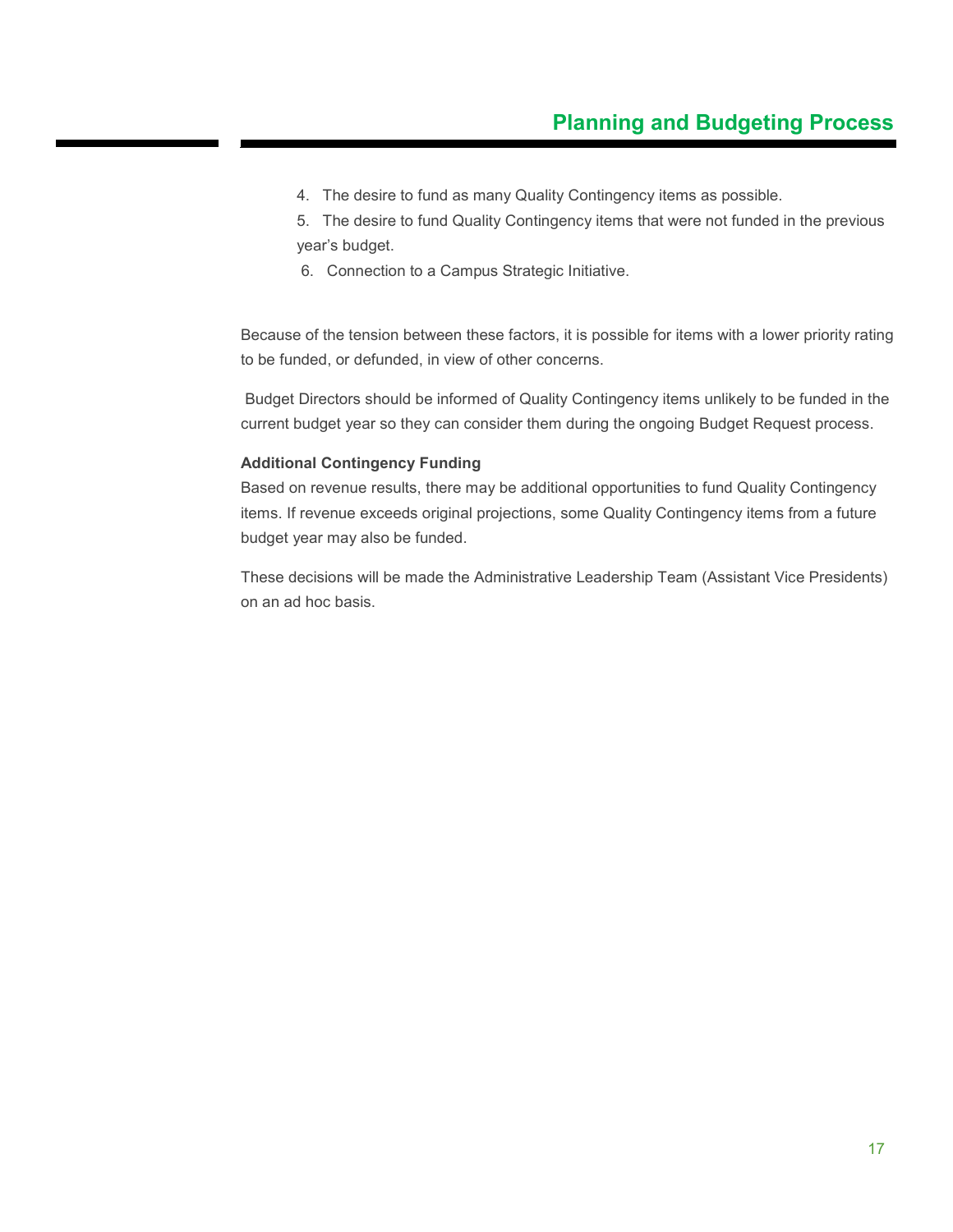| <b>Approximate Dates</b>        | <b>Events</b>                                                              |  |
|---------------------------------|----------------------------------------------------------------------------|--|
| End of October – Early November | CFO informs Budget Directors of<br>expectations for future year budget     |  |
| December-January                | <b>Budget Request development and</b><br><b>Preliminary Review Process</b> |  |
| February                        | <b>Planning and Budget Hearings</b>                                        |  |
| March                           | <b>Budget Proposal Development</b>                                         |  |
| April                           | Community College Board and Board of<br><b>Regents Review and Approval</b> |  |
| May                             | Budget due to State of New Mexico                                          |  |
| July 1                          | Beginning of Fiscal Year, Core Expense<br><b>Funding is Released</b>       |  |
| September                       | Fall Contingency Funding (Tuition & Fees<br>Committee Meeting)             |  |

## <span id="page-17-0"></span>**Timeline for Budget Process**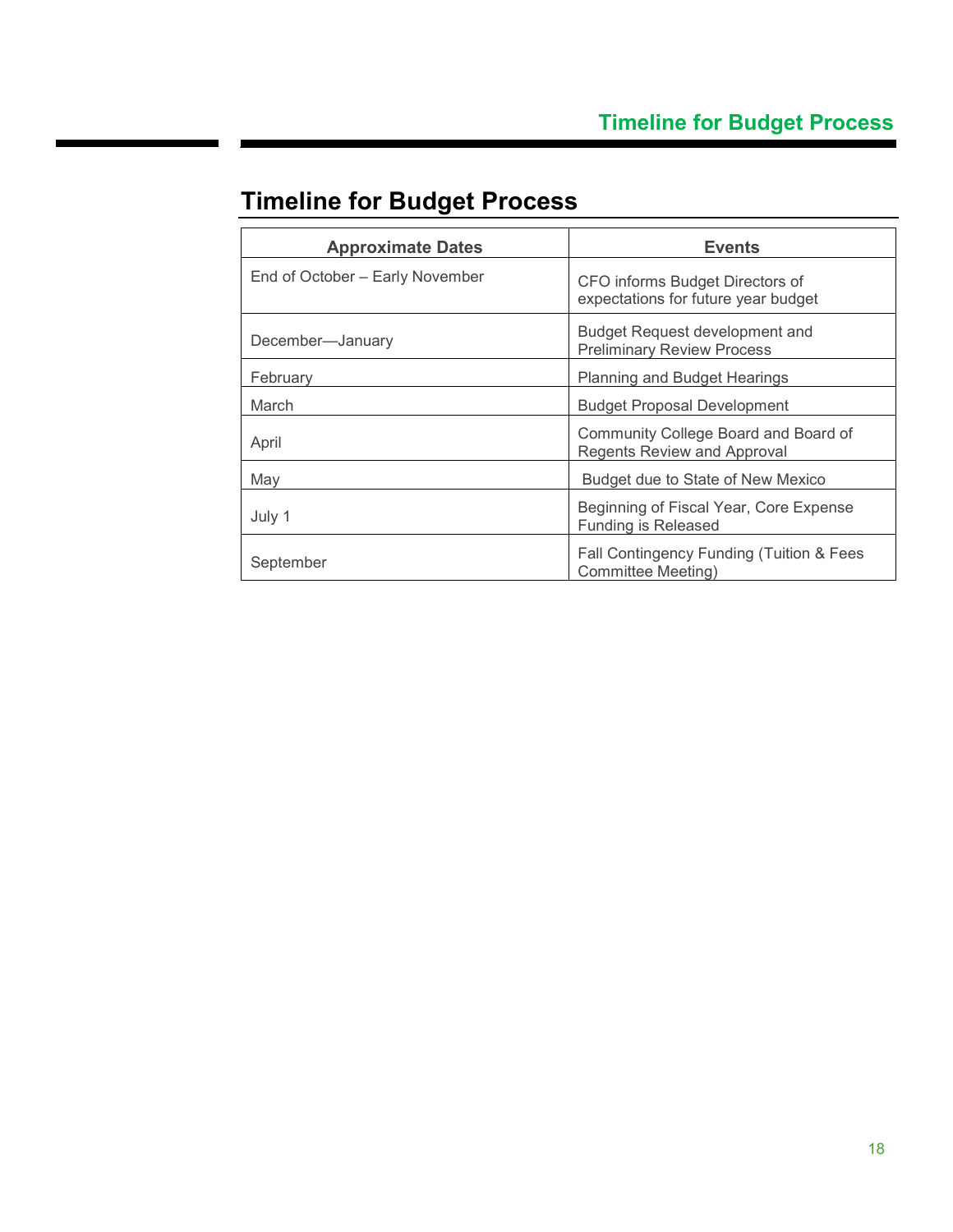|                                                                     | $1 -$ Very Low                                                                             | $2 - Low$ | 3 - Moderate                                                                                    | $4 - High$ | 5 - Very High                                                                             |
|---------------------------------------------------------------------|--------------------------------------------------------------------------------------------|-----------|-------------------------------------------------------------------------------------------------|------------|-------------------------------------------------------------------------------------------|
| <b>Connection of</b><br>item to Mission<br>and/or Strategic<br>Plan | It is unclear how this<br>item supports the<br>mission or strategic<br>plan.               |           | This item indirectly<br>supports the mission or<br>strategic plan.                              |            | This item directly<br>and significantly<br>supports the<br>mission or strategic<br>plan.  |
| <b>Connection to</b><br><b>Education</b>                            | This expense does not<br>clearly support the<br>educational purpose of<br>the institution. |           | This item indirectly<br>supports the educational<br>purpose of the<br>institution.              |            | This item directly<br>supports the<br>educational<br>mission of the<br>institution.       |
| <b>Assessment data</b><br>or market<br>research                     | The basis for making<br>this expenditure is<br>unclear.                                    |           | A reasonable case has<br>been made for this<br>expenditure.                                     |            | Assessment data<br>or market research<br>strongly support.                                |
| <b>Return on</b><br>investment                                      | Return on investment is<br>low and/or unlikely.                                            |           | Return on investment is<br>moderate and/or<br>possible.                                         |            | Return on<br>investment is high<br>and/or probable.                                       |
| Revenue<br><b>Neutrality</b>                                        | This is a new expense<br>with no reductions to<br>help fund.                               |           | This is a new or<br>increased expense with<br>some other reductions<br>to compensate.           |            | This Budget<br>Director has<br>proposed other<br>reductions that pay<br>for this expense. |
| <b>Innovation and</b><br>Quality<br>Improvement                     | No significant impact on<br>improving<br>organizational quality.                           |           | Moderate impact.<br>Strengthens OBU's<br>position in peer group.                                |            | High impact item.<br>Puts ENMU-<br>Roswell among<br>industry leaders.                     |
| <b>Size of Population</b><br>Impacted                               | Benefits of this expense<br>are limited to a small<br>population.                          |           | Benefits of this expense<br>are to a moderate sized<br>portion of the<br>community.             |            | This benefits the<br>entire OBU<br>community in<br>some way.                              |
| Regulatory<br><b>Demand</b>                                         | This expense is not<br>required by any<br>external regulator.                              |           | This expense is<br>necessary for future<br>certification, or<br>recommended for<br>current cert |            | This is required for<br>necessary<br>certification by<br>external<br>organization.        |

### <span id="page-18-0"></span>**Appendix A - Quality Contingency Rubric**